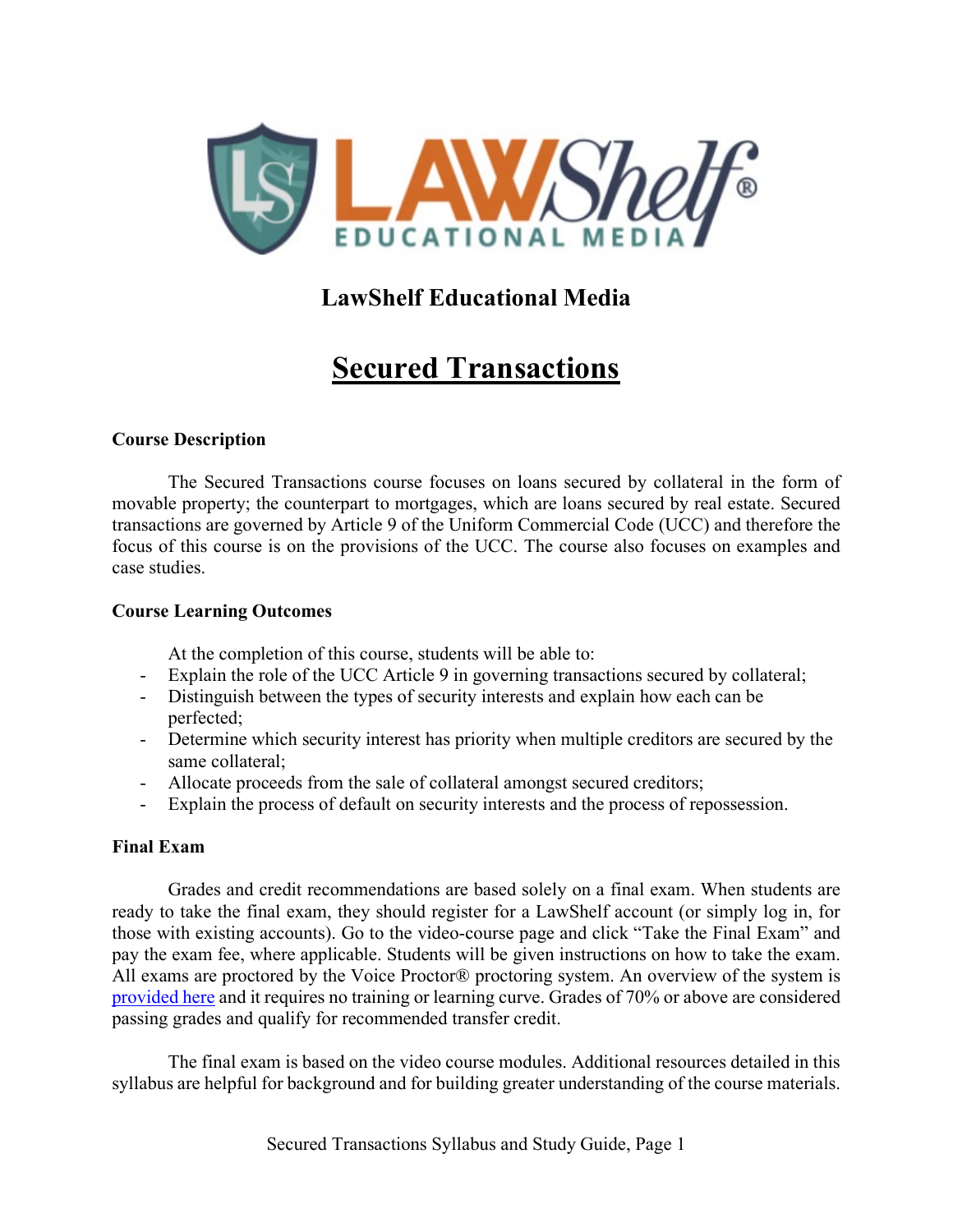Inquiries can be made through the LawShelf Contact form on our website by clicking the "email us" button that appears at the bottom of most LawShelf pages. Transcripts can be ordered via Parchment, as detailed on our website.

#### **Case Studies**

Many LawShelf video courses include case studies. These do not necessarily teach new material but are meant to demonstrate how the materials covered in the course are applied by various courts. Concepts covered in the case studies are covered on the final exam; so watching the case studies is necessary before taking the exam. However, it is unnecessary to memorize the facts and details of the cases covered in these case studies.

#### **Self-Quizzes**

Video-course modules and case studies feature self-quizzes that consist of practice questions on the materials covered in the videos. These questions are presented for the benefit of the student and are important to review before taking the final exam because they are similar in style and substance to the questions on the final exam. These quizzes are not graded or monitored and there is no record of how students answer these questions. Students may answer these questions as many times as they like and are encouraged to keep re-taking the quizzes until they have mastered all the questions.

# **Study Guide**

### **Introductory Videos**

These videos provide background to help students better understand the main parts of the course, which are the video-course modules below.

**Post-Judgment Collection Methods <https://lawshelf.com/shortvideoscontentview/post-judgment-collection-methods/>**

**Enforcement of a Civil Judgment**

**[https://lawshelf.com/shortvideoscontentview/getting-the-money-youve-won-in-court](https://lawshelf.com/shortvideoscontentview/getting-the-money-youve-won-in-court-enforcement-of-civil-judgement/)[enforcement-of-civil-judgement/](https://lawshelf.com/shortvideoscontentview/getting-the-money-youve-won-in-court-enforcement-of-civil-judgement/)**